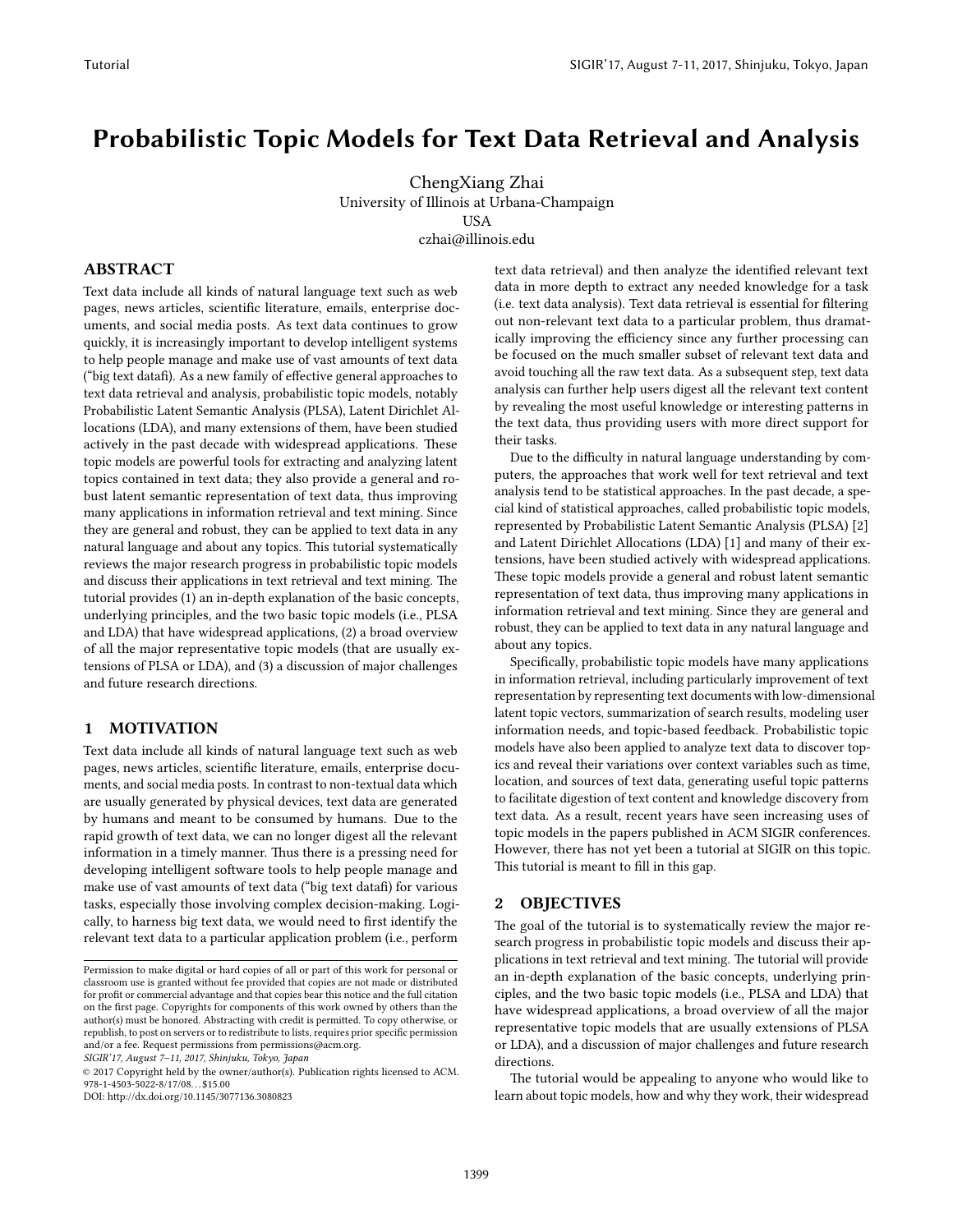applications, and the remaining challenges to be solved in terms of research, including especially graduate students and researchers in both academia and industry who want to do research in this area to develop new topic models. The tutorial would also be appealing to industry practitioners who want to apply topic models to solve many application problems.

# 3 FORMAT AND CONTENT

The tutorial is a half-day tutorial with the following outline.

### 3.1 Background

This part will provide any necessary background to the audience to prepare them for understanding the main content which starts from the next part.

3.1.1 Text Data Retrieval and Mining. This part will provide an overview of text retrieval and text mining and position them in a unified framework where text retrieval serves for the purpose of converting the very large raw text collection into a much smaller more relevant set of documents that would be actually needed for a particular application (thus avoiding processing of a lot of nonrelevant text data), and text mining intends to further help users digest the found relevant text data and finish their tasks. Of course, the boundary between text retrieval and text mining will not be drawn rigorously, and the separation of the two is mostly to facilitate understanding of somewhat different flavors of applications of topic models (they mostly differ in the importance of "query"). This part will set the context for understanding applications of topic models in text retrieval and text mining.

3.1.2 Statistical Language Models. This part will give a brief introduction to the general topic of statistical language model (topic models are a special kind of language models). Some basic concepts such as likelihood function, statistical estimation, maximum likelihood, Bayes rule and Bayesian estimation would be introduced to facilitate understanding of probabilistic topic models.

#### 3.2 Basic Topic Models

This part will explain the two basic topic models (i.e., PLSA and LDA) in sufficient detail to ensure the audience to understand them well since they are the foundation of most other topic models.

• Probabilistic Latent Semantic Analysis (PLSA)

This part will start from the simplest mixture model with just one topic and a background language model to gradually introduce more general mixture model with a detailed and thorough explanation of the EM algorithm and why it converges. Maximum a Posteriori (MAP) estimation would also be introduced for extending PLSA with an informative prior.

• Latent Dirichlet Allocation (LDA)

This part will discuss deficiencies of PLSA and how LDA would address the deficiencies. The likelihood function and generative process of LDA will be introduced. Notation of the plate representation of graphic models will be introduced to facilitate understanding of more advanced models later. Inference algorithms for LDA will be explained with

a focus on explaining the collapsed Gibbs sampling algorithm (since it is efficient and applicable to all cases with a conjugate prior).

# 3.3 Applications of Topic Models in Text Retrieval

This part will review applications of basic topic models (PLSA and LDA) in text retrieval .

3.3.1 Dimension reduction and latent semantic representation. This part will cover how PLSA/LDA can be used to improve text representation. They can be used to perform dimension reduction so as to obtain a low-dimentional latent semantic representation of text documents, which can then be used for many applications that rely on vector space representation of text data, especially in combination with the keyword-based vector space representation.

3.3.2 Topic models for ad hoc retrieval. This part will cover how topic models have been used to improve ad hoc retrieval, mostly invovling integration of topic models with language modeling approaches to ad hoc retrieval.

3.3.3 Topic models for other retrieval tasks. This part will cover other applications of topic models to retrieval tasks, including e.g., subtopic retrieval, summarization, and cross-lingual retrieval etc.

# 3.4 Applications of Topic Models to Text Mining

This part will review applications of basic topic models (PLSA and LDA) in text mining.

3.4.1 Topic discovery and analysis . This part will cover how the basic output from topic models, including word distributions characterizing topics and topic coverage distributions representing documents , can be used for applications that require discovery of latent topics from text data and analyze their patterns.

3.4.2 Topic labeling and interpretation. This part will cover methods for automatically generating labels for interpreting topics that are represented by word distributions.

# 3.5 Advanced Topic Models

This part will review a variety of more advanced topic models that are usually extensions of the basic topic models in interesting ways.

3.5.1 Capturing Topic Structures. This part will cover topic models that introduce topic structures (e.g., hierarchical structures or correlated topics). These models can discover not only topics but also their latent structures.

3.5.2 Contextualized Topic Models. This part will cover topic models extended to model both text data and the companion nontext data such as all kinds of meta-data (e.g., time, location, authors, sources) as well as complicated context such as social networks.

3.5.3 Supervised Topic Models. This part will cover topic models that can model text with companion labeled data (e.g., sentiment ratings or topic category labels). Since the companion labels or ratings can provide additional supervision for topic modeling, these